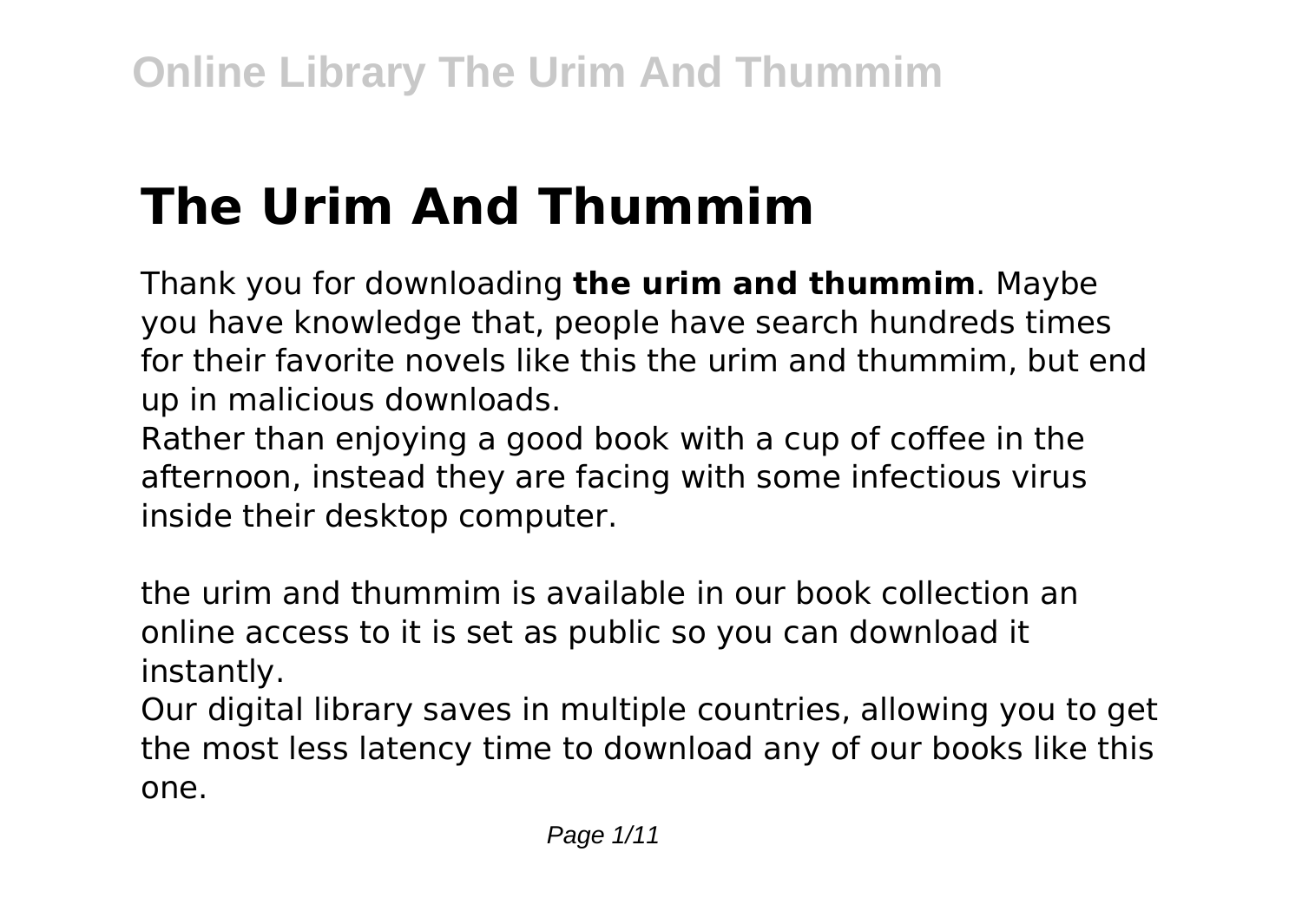Merely said, the the urim and thummim is universally compatible with any devices to read

ManyBooks is a nifty little site that's been around for over a decade. Its purpose is to curate and provide a library of free and discounted fiction ebooks for people to download and enjoy.

#### **The Urim And Thummim**

In the Hebrew Bible, the Urim and the Thummim are elements of the hoshen, the breastplate worn by the High Priest attached to the ephod. They are connected with divination in general, and cleromancy in particular. Most scholars suspect that the phrase refers to a set of two objects used by the high priest to answer a question or reveal the will of God. The Urim and the Thummim first appear in Exodus 28:30, where they are named for inclusion on the breastplate to be worn by Aaron ...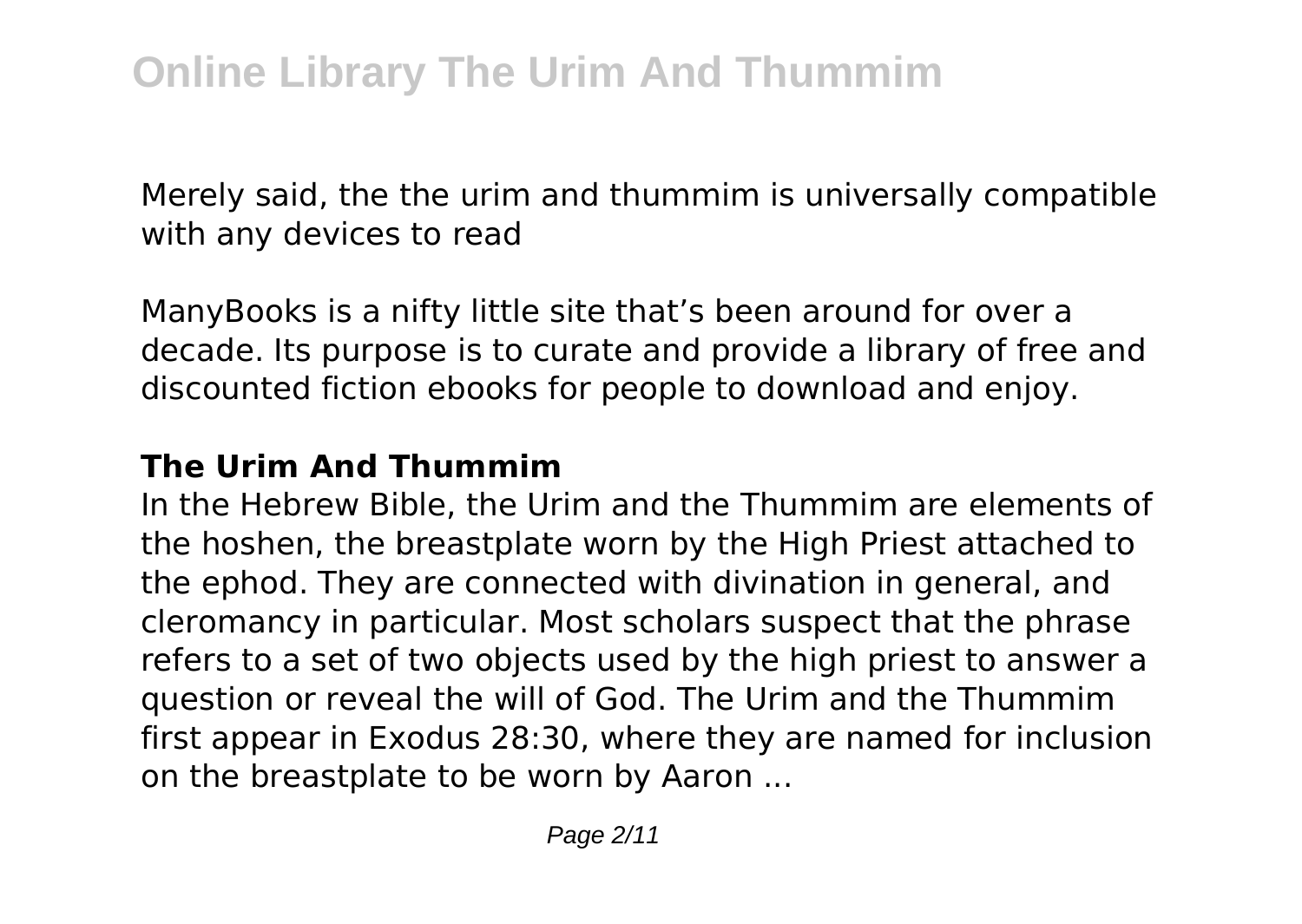#### **Urim and Thummim - Wikipedia**

The Urim and Thummim were used at critical moments in the history of God's people when special divine guidance was needed. The civil leader was expected to make use of this means for all important matters for which he needed direction. Although referred to in ezr 2:63 and Nehemiah 7:65, there is no convincing evidence that the Urim and Thummim were used after the time of David. The reason for the demise of the Urim and Thummim is not explicitly given.

## **Urim and Thummim Definition and Meaning - Bible Dictionary**

The Urim (OOR-reem) and Thummim (THOOM-meem) were mysterious objects used by the ancient Israelites to determine God's will, and although they are mentioned several times in the Bible, Scripture does not give a description of what they were or what they looked like. In Hebrew, Urim means "lights" and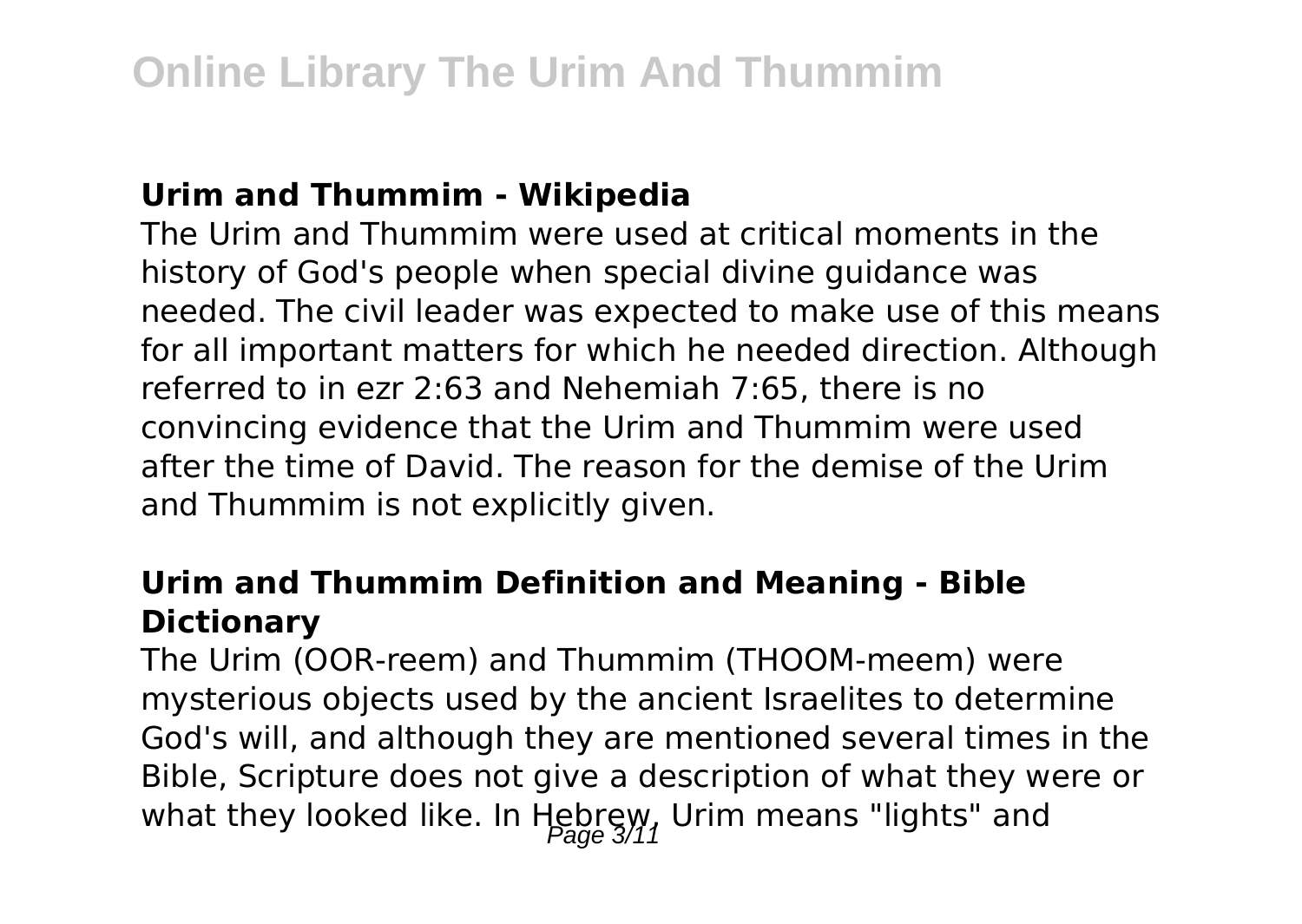Thummim means "perfection."

# **Urim and Thummim: Objects Used to Determine God's Will**

The Urim and Thummim (Heb. ואּרִםי וְתֻמִּםי (was a priestly device for obtaining oracles. On the high priest 's ephod (an apron-like garment) lay a breastpiece (ושׂם) – a pouch inlaid with 12 precious stones engraved with the names of the 12 tribes of Israel – that held the Urim and Thummim (Ex. 28:15–30; Lev. 8:8).

# **The Urim & Thummim - Jewish Virtual Library**

Answer: The Urim ("lights") and Thummim ("perfections") were gemstones that were carried by the high priest of Israel on the ephod / priestly garments. They were used by the high priest to determine God's will in some situations.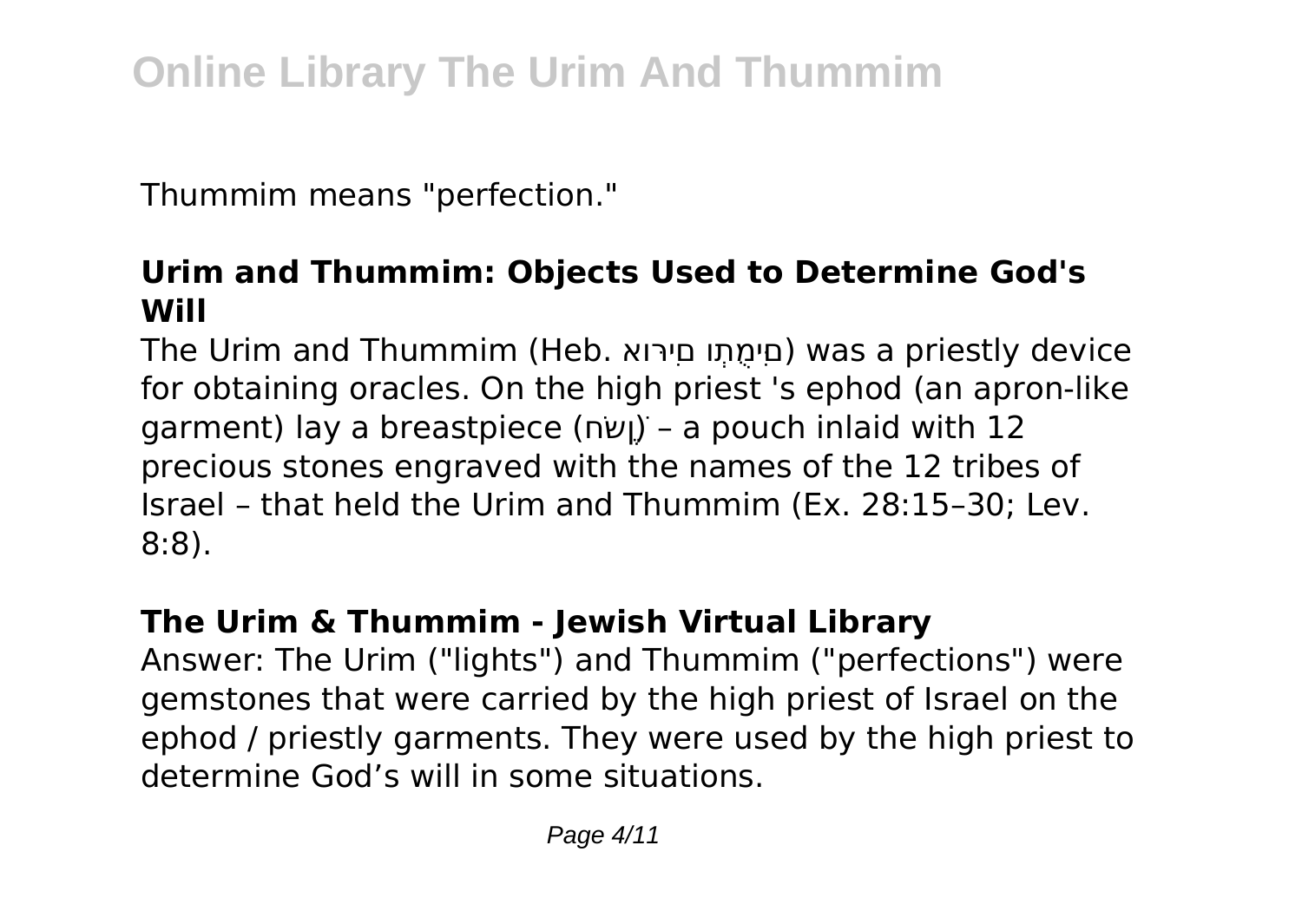#### **What were the Urim and Thummim? | GotQuestions.org**

In Israel the Urim and Thummim were entrusted by Yhwh to Moses, and through him to the high priest as the representative of Yhwh and as the mediator between God and the nation to whose decisions, through the Urim and Thummim, even kings bowed.

#### **URIM AND THUMMIM - JewishEncyclopedia.com**

The Urim and Thummim were stored in a pouch, sewn into the breastplate, which was placed directly over the priest's heart. They were put in this location to be a memorial before the Lord (Exodus 28:29). The Urim and Thummim were one of the main ways God conveyed his will to Israel (the others being dreams and prophets, see 1Samuel 28:6).

#### **What are the Urim and Thummim? - Bible Study**

Third, the Urim and Thummim were considered a lot-oracle so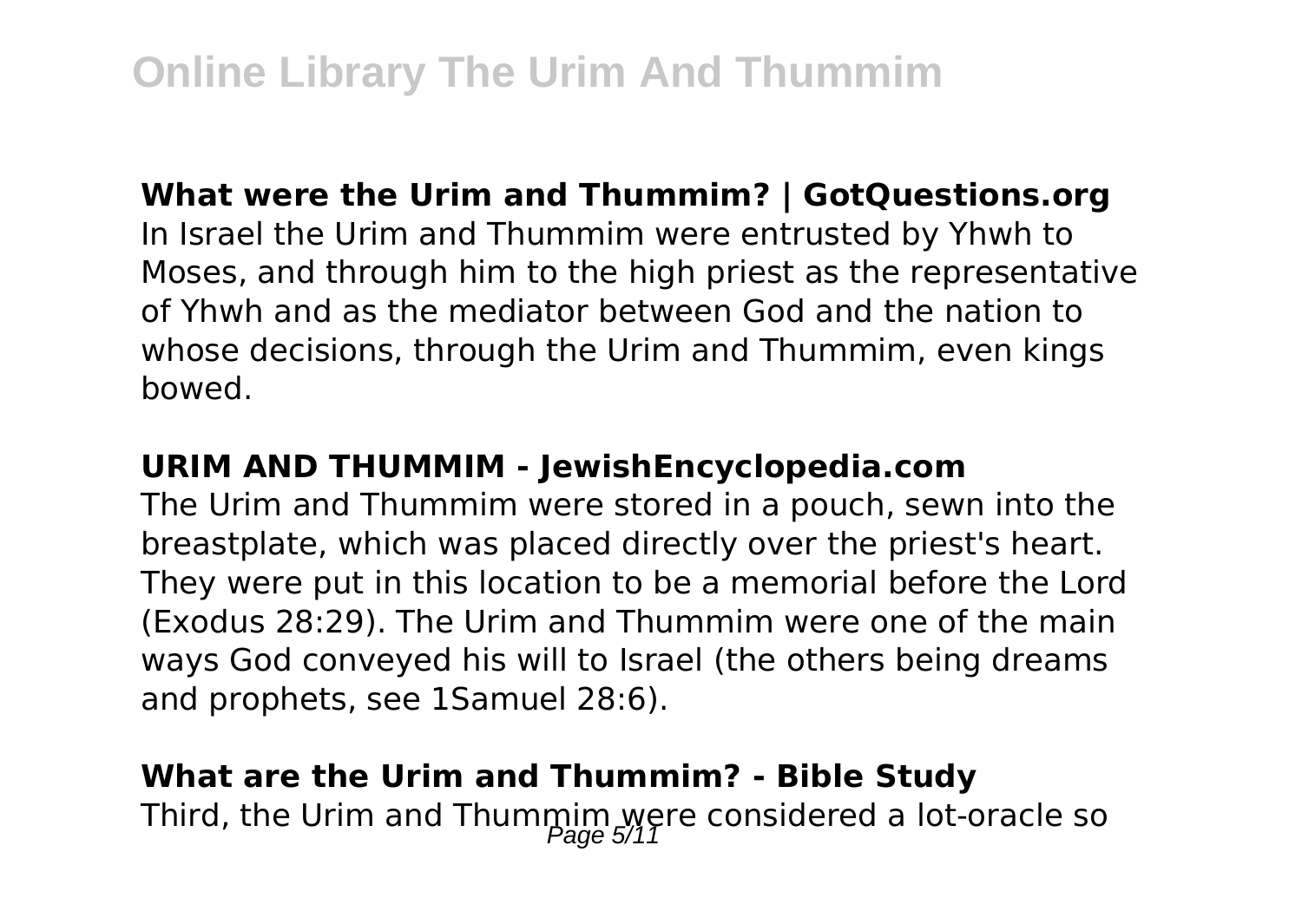that answers were received by casting the Urim and Thummim as lots. The ancient Greek translation of 1Sam 14:41 appears to identify the Urim and Thummim with casting lots. Most scholars today favor this understanding.

#### **Urim and Thummim - Bible Odyssey**

Urim and Thummim, otherwise known as "light" and "perfection" were "priestly (devices) for obtaining oracles." In other words, Urim and Thummim, elements of a priestly breastplate made up of 12 stones, were possibly used for divination.

#### **What Was the Meaning and Use of Urim and Thummim in the Bible?**

Lead image is an artistic representation of the Golden Plates, Breastplate, and Urim and Thummim, based on descriptions by Joseph Smith and others, Wikimedia Commons This book distills hundreds of interesting facts about Latter-day Saints into 12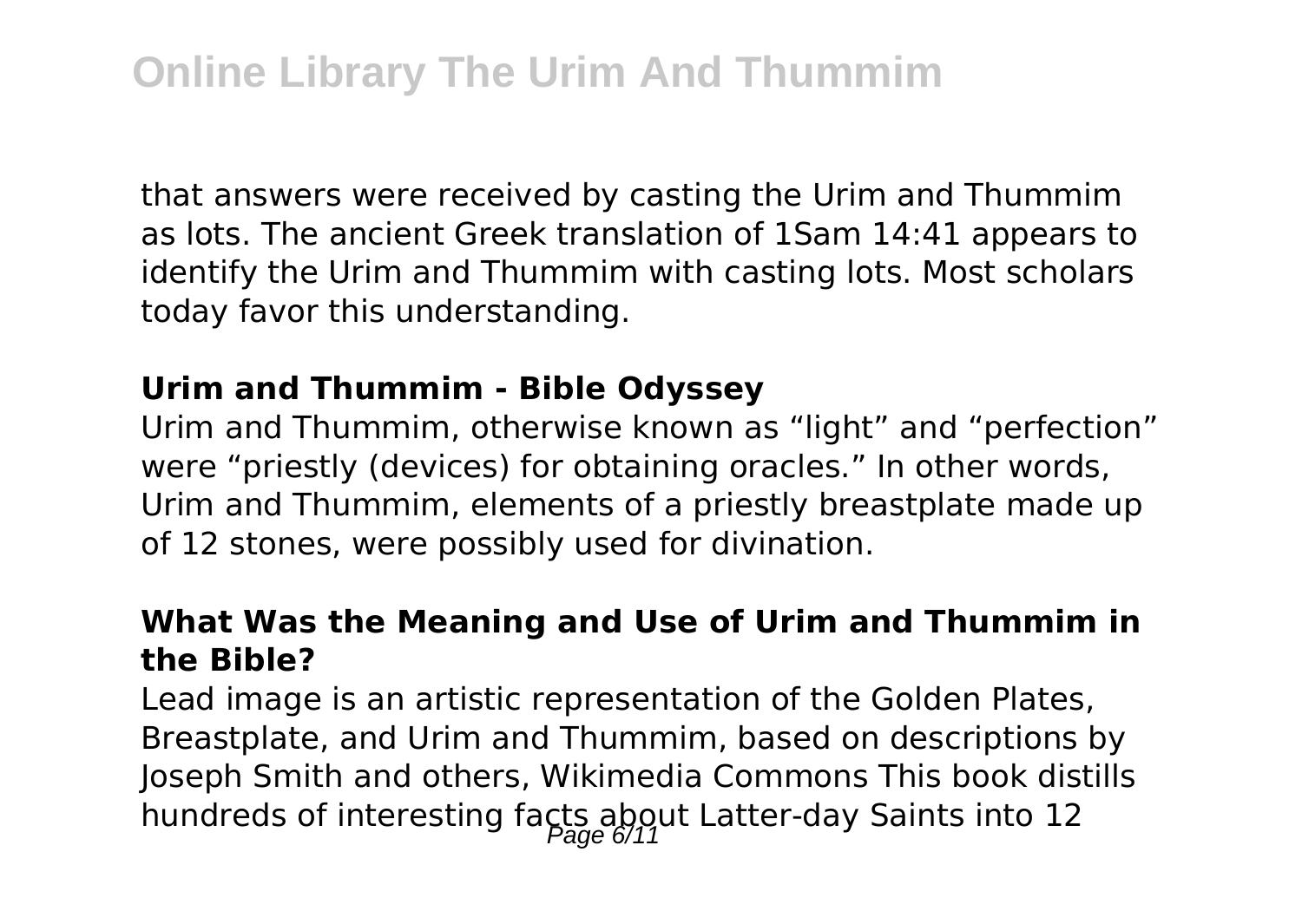categories of lists: Church history, general authorities, missionaries, scriptures, and contemporary theses such as women, art, entertainment, and ...

# **10 Things We Know About the Urim and Thummim | LDS Living**

The earliest source that expands the term "Urim and Thummim" outside the biblical context is a reverse association William W. Phelps made on Hosea 3:4 in July 1832, stating that the children of Israel "were even to do without the Teraphim, [Urim & Thummim, perhaps] or sacred spectacles or declarers."

**Urim and Thummim (Latter Day Saints) - Wikipedia** URIM and THUMMIM ŏŏr' ĭm, thum' ĭm (ואּרִ׃מי֙, תֻּמִּ֔םי ;there is no consistent or unitary rendering in the LXX or other Gr. VSS, which clearly did not understand the terms).The two are mentioned together in Exodus  $28:30$ ; Leviticus 8:8;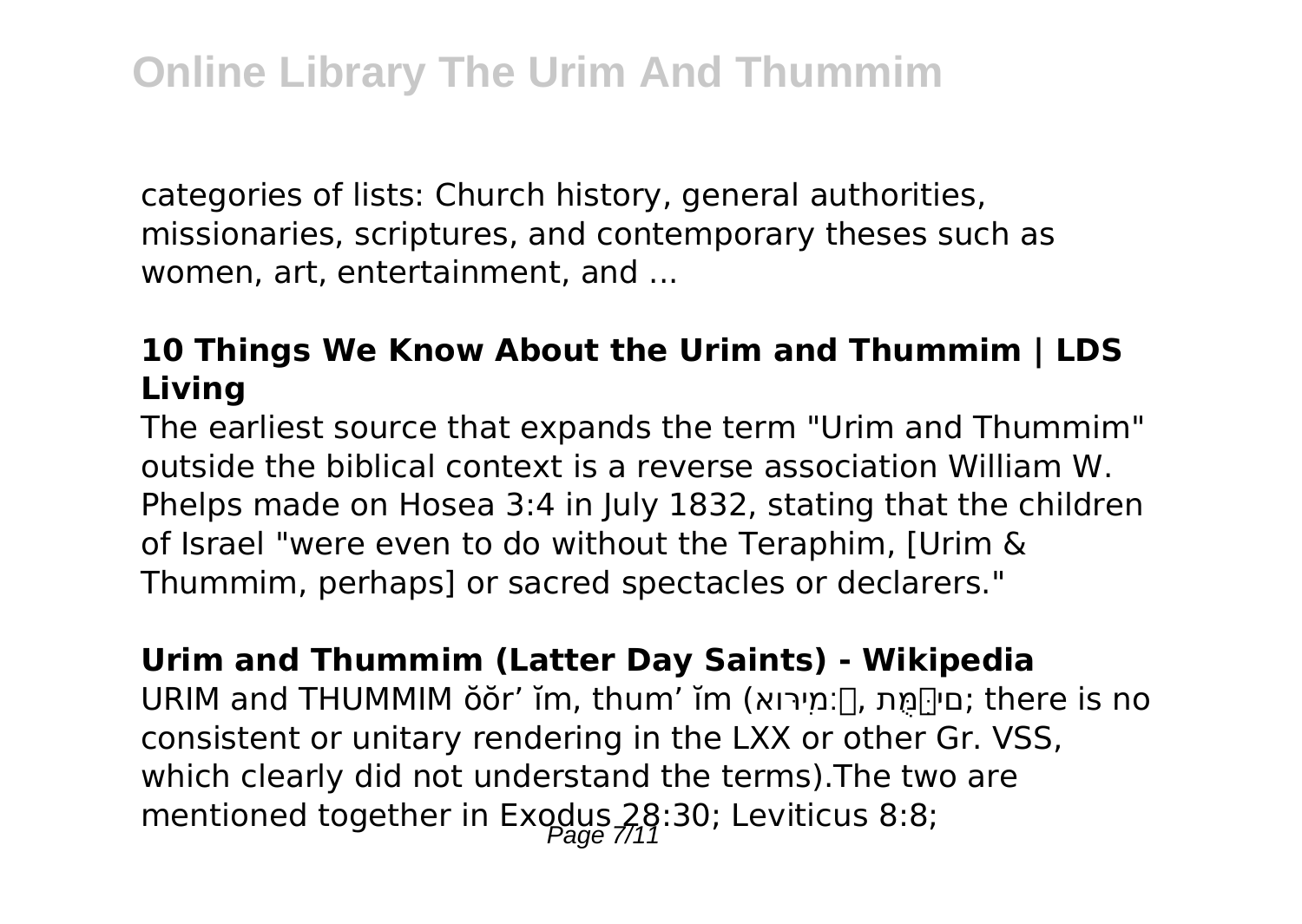Deuteronomy 33:8 (in reverse order); Ezra 2:63 (= Neh 7:65 = 1 Esd 5:40) and in the LXX in 1 Samuel 14:41 (Moffatt, Goodspeed, RSV ...

# **Urim and Thummim - Encyclopedia of The Bible - Bible Gateway**

The urim and thummim, deriving from the ideas of light and completion respectively, were the on and off switches. The urim would turn on the stones in the ephod to communicate by signal, and the thummim would turn them off when communication was finished.

#### **Urim and Thummim | HuffPost**

Urim and Thummim Literally "lights and perfections," a means of divination employed by the ancient Hebrews [1]. The objects were placed on a breastplate, which bore the names of the twelve tribes of Israel, that was worn over the heart of the high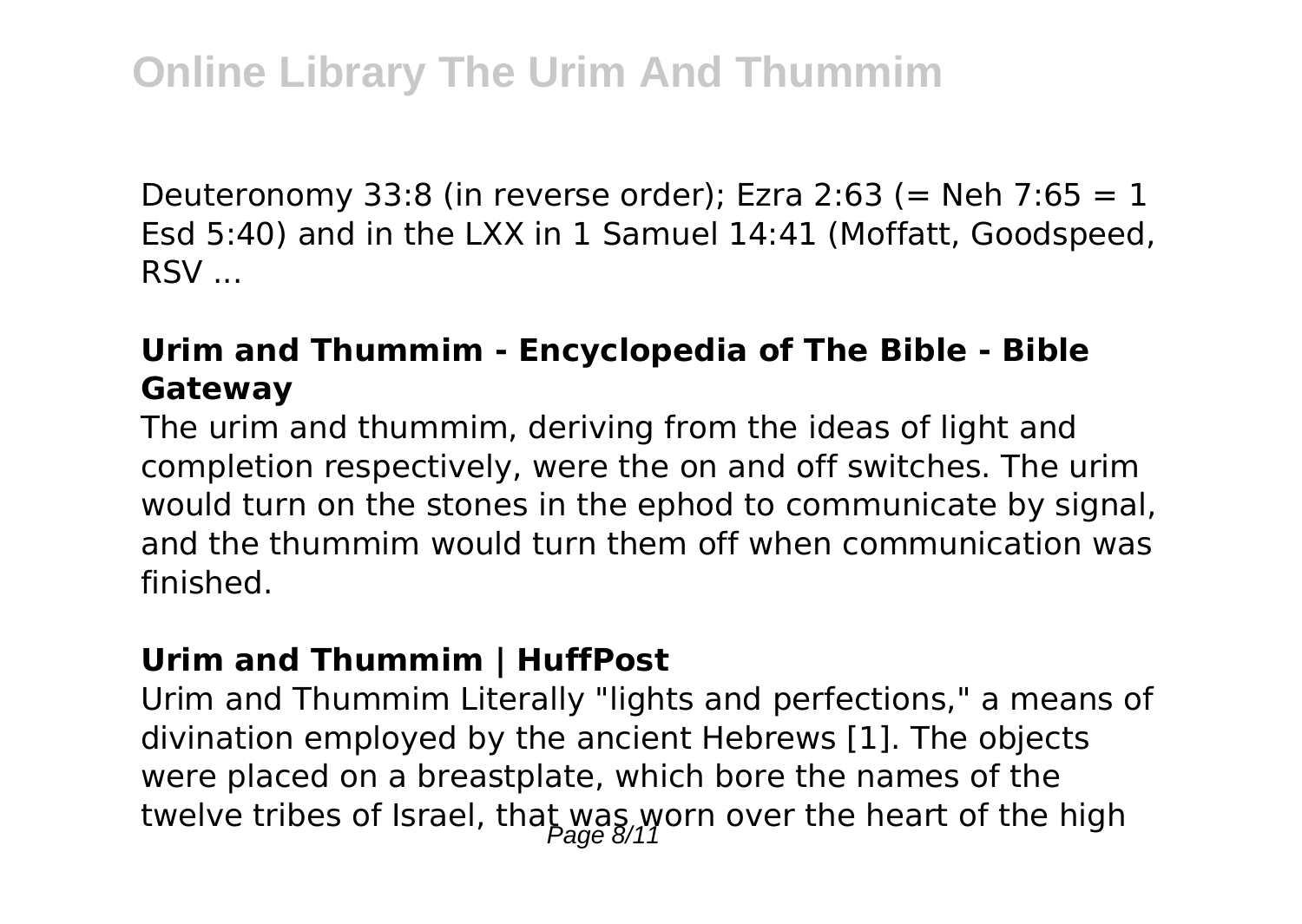priest [2] when he went before the Lord (Ex.

# **Urim And Thummim | Encyclopedia.com**

URIM AND THUMMIM. Objects used to ascertain the divine will when questions of national importance needed an answer from Jehovah. As recorded at Leviticus 8:8, Moses, after placing the breastpiece upon Aaron, put the Urim and the Thummim in the breastpiece.While the Hebrew preposition here translated "in" can be rendered "upon," the same word is used at Exodus 25:16 in speaking of ...

#### **Urim and Thummim — Watchtower ONLINE LIBRARY**

What were the URIM AND THUMMIM? 3. The Urim and Thumim as Oracle 4. Some Biblical Sources 5. Josephus: Shining Lights from the Shoulder Pieces as well as the Urim. 6. Urim to be Restored in the Future 7. The Ephod 8. The Breastplate 9. Method of Consultation ^^^^^ ===== 1. The Meaning of the Term URIM Page 9/11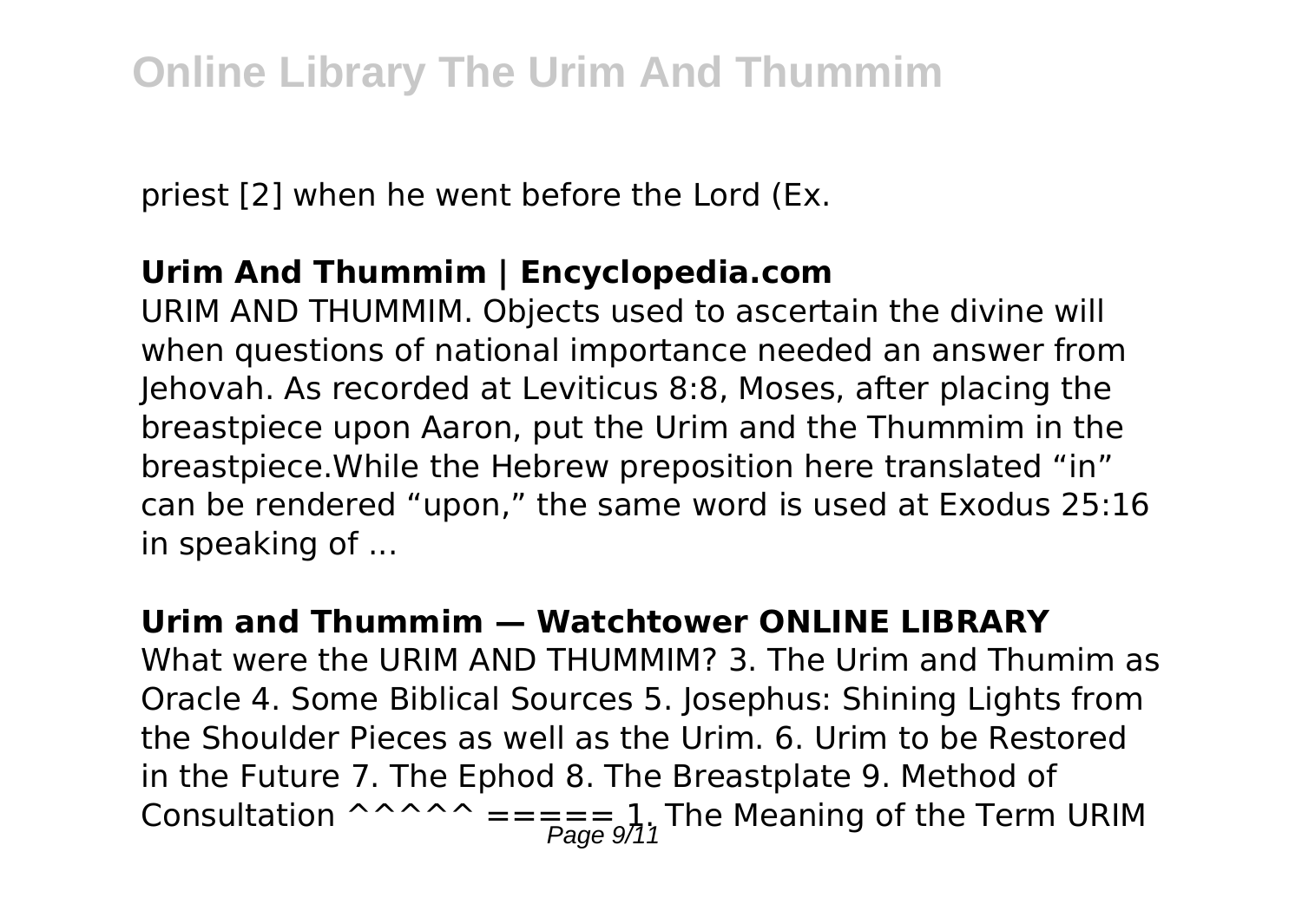AND THUMMIM. The Urim and Thumim were a ...

#### **URIM AND THUMMIM - Hebrew Nations**

Exodus 28:30 - You shall put in the breastpiece of judgment the Urim and the Thummim, and they shall be over Aaron's heart when he goes in before the Lord; and Aaron shall carry the judgment of the sons of Israel over his heart before the Lord continually.

## **9 Bible verses about The Urim And Thummim**

THE URIM AND THUMMIM Doctrines of Salvation Volume 3 Chapter 11 Coming Forth of Book of Mormon. ABRAHAM, ISRAELITES, AND JAREDITES HAD URIM AND THUMMIM. The history concerning the Urim and Thummim, or Interpreters as they are called in the Book of Mormon, 29 is not very clear.

# Urim & Thummim | Works of Joseph